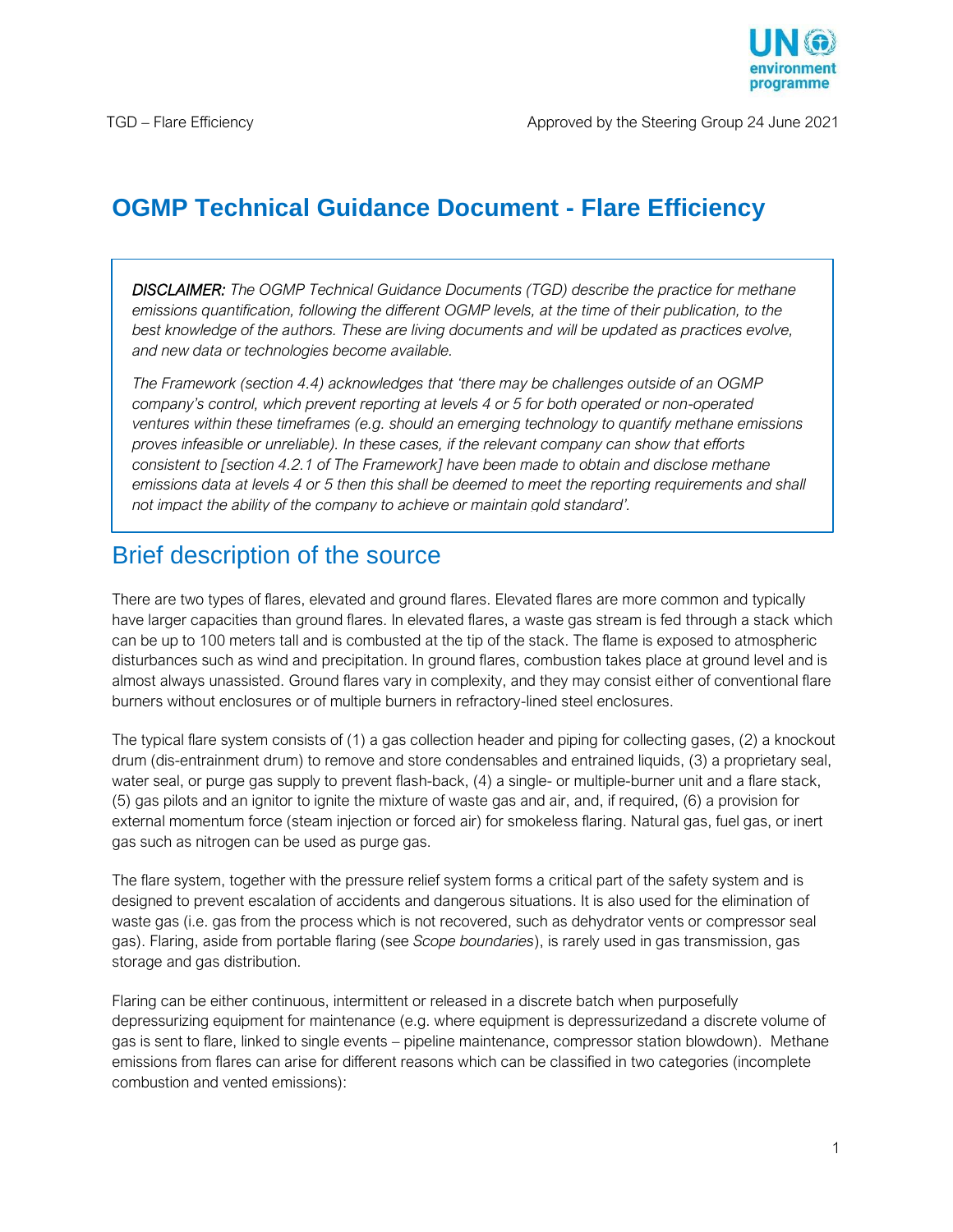

- Outside upper/lower flammability limits. i.e. Too rich or too lean to burn. In these cases, gas is sent to the flare stack which cannot support and is thus vented (i.e. uncombusted)
- Ignition source malfunction. In these cases, gas is sent to the flare stack but no ignition occurs because of pilot malfunction and thus the gas to the flare stack is vented (i.e. uncombusted), also known as a cold flare. Typical causes may include, but not be limited to, malfunction of the pilot itself, wind conditions, failure of an auto-ignition system (thermocouple), delay/failure in operating the manual ignition system, and malfunction in the flame front generator system
- When a flare is operating properly, the combustion efficiency<sup>1</sup> is lower than 100% and a small share of the gas is typically not combusted and released to the atmosphere (i.e. incomplete combustion)

## Scope boundaries

All sources of methane emissions related to the incomplete combustion of waste gas as it is combusted in either a flare, enclosed flare or combustor are considered herein. They should be reported under Flaring<sup>1</sup>. For conditions where the flare is not lit (i.e. not combusting the gas and thus the gas is vented to atmosphere), this should rather be reported as venting or as an incident (see *Incidents, Third Party Damages and Emergency Stops TDG* and *Purging and Venting, Starts and Stops and Other Process and Maintenance Vents TGD)*. For batch flaring, if the discrete volume of gas vented to a flare is not fully isolated (i.e. isolation valves or pipeline stopples leak), the gas flared in excess of the isolated volume should also be quantified and reported under the *Incidents* TGD,

Note that incomplete combustion can also occur at other points in the process where fuel is burned for different purposes, such as engines, turbines or heaters. The related methane emissions should be reported under incomplete combustion (see *Incomplete combustion TGD).*

To obtain the Gold Standard, all material sources are to be quantified at level 4 or above. At asset level, this translates into the following principles:

- 95% of the emissions of an asset should be reported at level 4
- The assessment that given sources/devices are representing less than 5% of an asset emissions, should be done using level 3 quantification
- Source/device emissions within these 5% have to be reported at level 3

For detailed guidelines on materiality, please refer to the [*General guidance TGD*].

# Level 3 Quantification Methodologies

Hereafter for simplicity, flares and combustors are referred to as 'flares' and the process to combust gas from a system as 'flaring'. The following are considered as providing Level 3 estimates:

| $\overline{\phantom{a}}$<br>. .<br>"<br>.<br>'N<br>ΉΙ<br>ш<br>.<br>אווי<br>i II Iu<br>$\overline{\phantom{a}}$<br>ıa |
|----------------------------------------------------------------------------------------------------------------------|
|                                                                                                                      |
|                                                                                                                      |

<sup>1</sup> Emissions from incomplete combustion from combustors can alternatively be reported under Incomplete combustion, in line with applicable regulatory constraints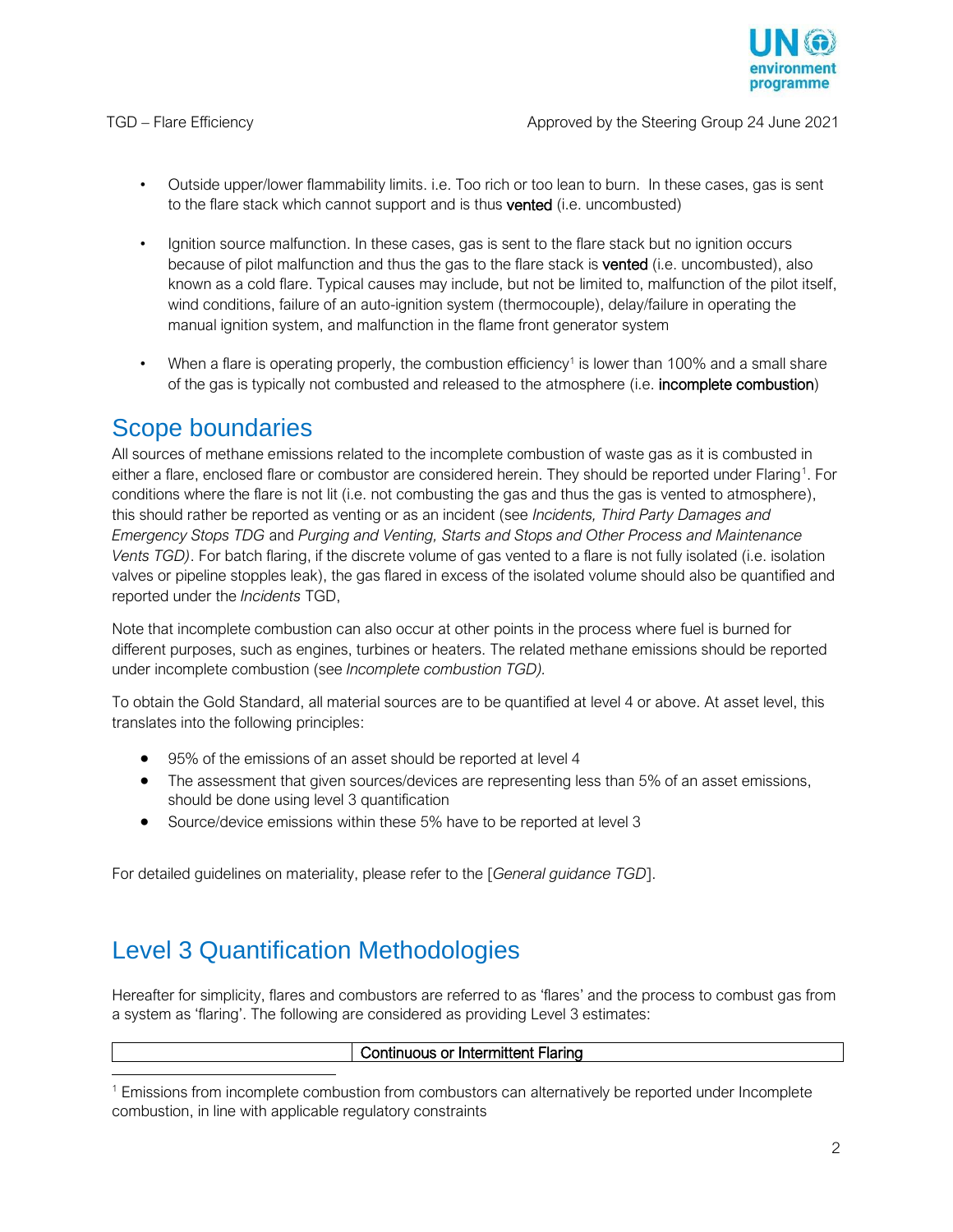

| Gas flow to the flare               | Directly measured or indirectly determined using a mass balance.<br>For batch flaring, engineering calculations are also appropriate (see<br>Level 4 for more details)                                                                            |
|-------------------------------------|---------------------------------------------------------------------------------------------------------------------------------------------------------------------------------------------------------------------------------------------------|
| Gas composition                     | Directly sampled or indirectly determined using a mass balance/<br>process simulation.                                                                                                                                                            |
|                                     | In cases where the methane content can be assumed to meet a<br>regulated specification (e.g. underground gas storage, gas<br>transmission, gas distribution and LNG terminals), the gas specification<br>compositions may be applied <sup>2</sup> |
| Destruction efficiency <sup>3</sup> | Assume annual average $98\%$ <sup>4</sup> destruction efficiency – i.e. 2% of<br>methane passes through to atmosphere                                                                                                                             |

As noted above, for conditions when the flare is not lit and thus acts as a vent, report those emissions as venting.

Accepted emissions quantification methodologies<sup>5</sup> or those prescribed by local regulation are considered as providing Level 3 estimates, provided they are specific for the source type and consider gas flow, gas composition and destruction efficiency. Practitioners should use quantification methodologies that best represent conditions and practices at their facilities and adjust the estimation methods, where warranted, to more accurately estimate emissions given differences between the reference system on which the methodology is based, and their systems.

# Level 4 Quantification Methodologies

### Direct measurement, Measurement-based Emission factors and process simulation

Measurements (including continuous or periodic monitoring) or emission factors developed based on representative measured emissions are considered Level 4 emissions quantification. Measurements may be taken that represent the total flow, associated methane content and the destruction efficiency of each considered flare. Alternatively, these factors do not need to be individually quantified if a robust measurement technology, which directly determines the methane emissions from flaring, is used. In addition, process simulation and engineering calculations are considered appropriate to determine gas flow at level 4 and process simulation models, and applicable engineering calculations can be used to determine the methane destruction efficiency of flares. All this can be based on representative flare systems and operating/environmental and applied to all like systems.

The following are considered as providing Level 4 estimates:

#### Continuous or Intermittent Flaring

<sup>5</sup> Published reference technical guides, academic papers

 $\overline{a}$ 

<sup>&</sup>lt;sup>2</sup> Within the EU, regulated specifications and quality standards may be applied

<sup>&</sup>lt;sup>3</sup> Combustion efficiency is often used interchangeably with destruction efficiency and they are, therefore, often confused. Destruction efficiency is a measure of how much of the original hydrocarbons are destroyed (to form  $CO<sub>2</sub>$  and CO), while combustion efficiency is a measure of how much of the original hydrocarbons burn completely and are transformed into CO<sup>2</sup> and water vapor.

<sup>4</sup> Applies to non-aspirated flares (i.e. aspirated, or assisted, flares are flares that do use steam, air or other gasses to aspirate additional air in the combustion zone)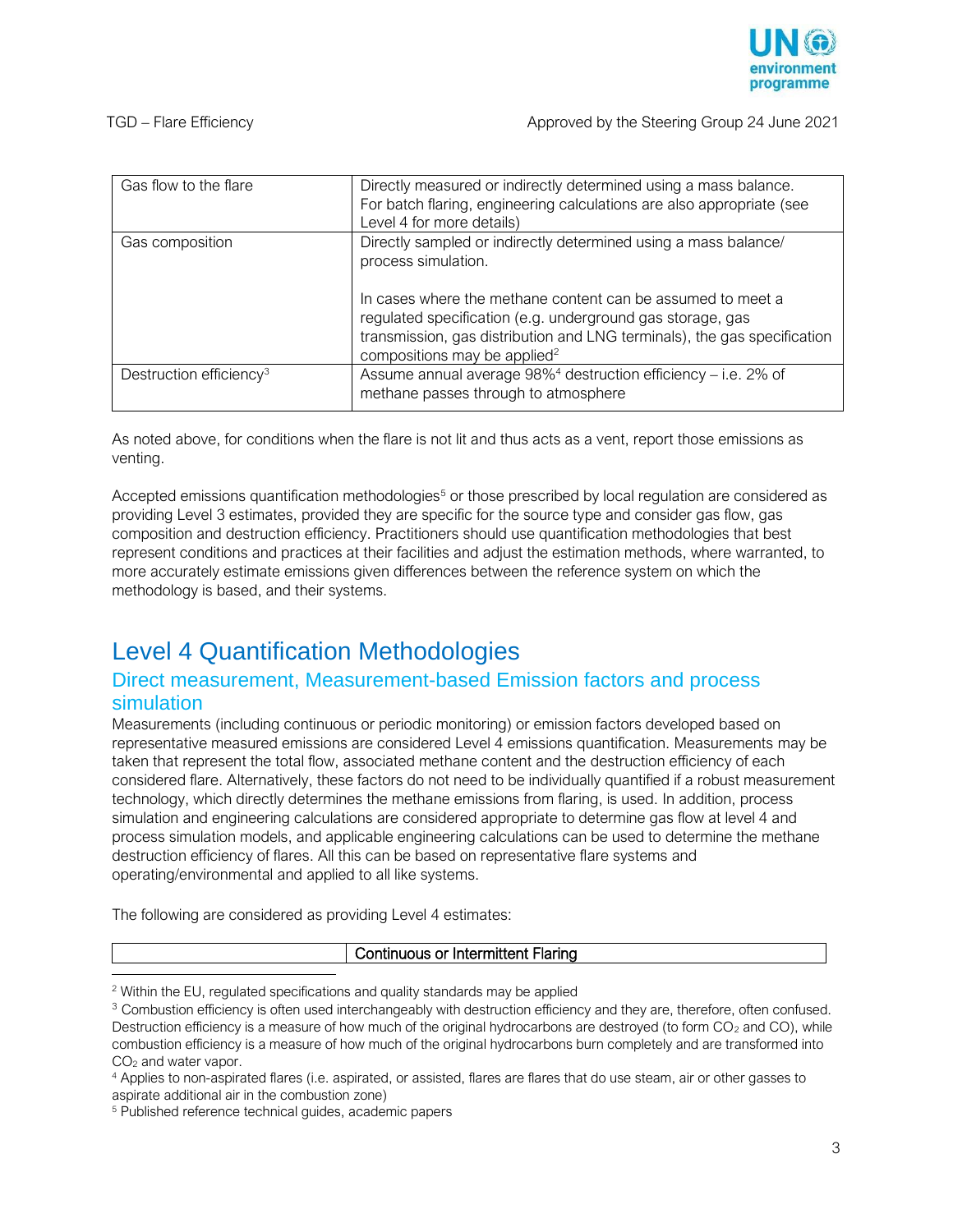

| Gas flow to the flare               | Continuous direct measurement or measurement-based indirect<br>estimate using a mass balance/process simulation.<br>For batch flaring, engineering calculations are also appropriate                                                              |
|-------------------------------------|---------------------------------------------------------------------------------------------------------------------------------------------------------------------------------------------------------------------------------------------------|
| Gas composition                     | Continuous measurement or sample measurement                                                                                                                                                                                                      |
|                                     | In cases where the methane content can be assumed to meet a<br>regulated specification (e.g. underground gas storage, gas<br>transmission, gas distribution and LNG terminals), the gas<br>specification compositions may be applied <sup>6</sup> |
| Destruction efficiency <sup>7</sup> | Measurement-based methane destruction efficiency applied or<br>destruction efficiency determined through the application of<br>correlations based on representative sampling                                                                      |
|                                     | Engineering calculations can also be used, where applicable                                                                                                                                                                                       |

Level 4 emissions quantification should be based on measurements conducted on a representative sample. System configurations, environmental and operating conditions (e.g. flare type, flare size, heating content of the gas, gas flow, wind conditions<sup>8</sup>) should be considered in determining 'like' systems that carry common parameter value. Each system that is not 'like' will require determination of a separate parameter value for that system based on the appropriate measurement or modelling studies. For guidelines on the methodology to develop a statistically representative sample, please refer to the Uncertainty TGD.

In the event of emergency flaring, methane emissions from flaring should be quantified based on the best available data. Missing data can be determined using level 3 quantification.

#### Gas Flow

j

Widely accepted measurement equipment and techniques for determining gas flaring flow are to be employed. Following is a non-exhaustive list of such measurement solutions<sup>9 10</sup>:

- Ultrasonic Flowmeters
- Thermal Mass Flowmeters
- Differential Pressure Flowmeters for non-emergency flares

 $6$  Within the EU, regulated specifications and quality standards may be applied

 $7$  Combustion efficiency is often used interchangeably with destruction efficiency and they are, therefore, often confused. Destruction efficiency is a measure of how much of the original hydrocarbons are destroyed (to form  $CO<sub>2</sub>$  and CO), while combustion efficiency is a measure of how much of the original hydrocarbons burn completely and are transformed into CO<sub>2</sub> and water vapor.

<sup>&</sup>lt;sup>8</sup> Where relevant data exists, to apply to engineering calculations and process simulations (wind tunnel studies)

<sup>9</sup> More details on various detection and measurement equipment can be found at CCAC, *Conduction Emissions Surveys, Including Emission Detection and Quantification Equipment – Appendix A of the OGMP Technical Guidance Document,* 2017

<sup>10</sup> More details on various detection and measurement equipment can be found at Marcogaz, *Assessment of methane emissions for gas Transmission and Distribution system operators,* 2019 – Section 7 (p. 34-39)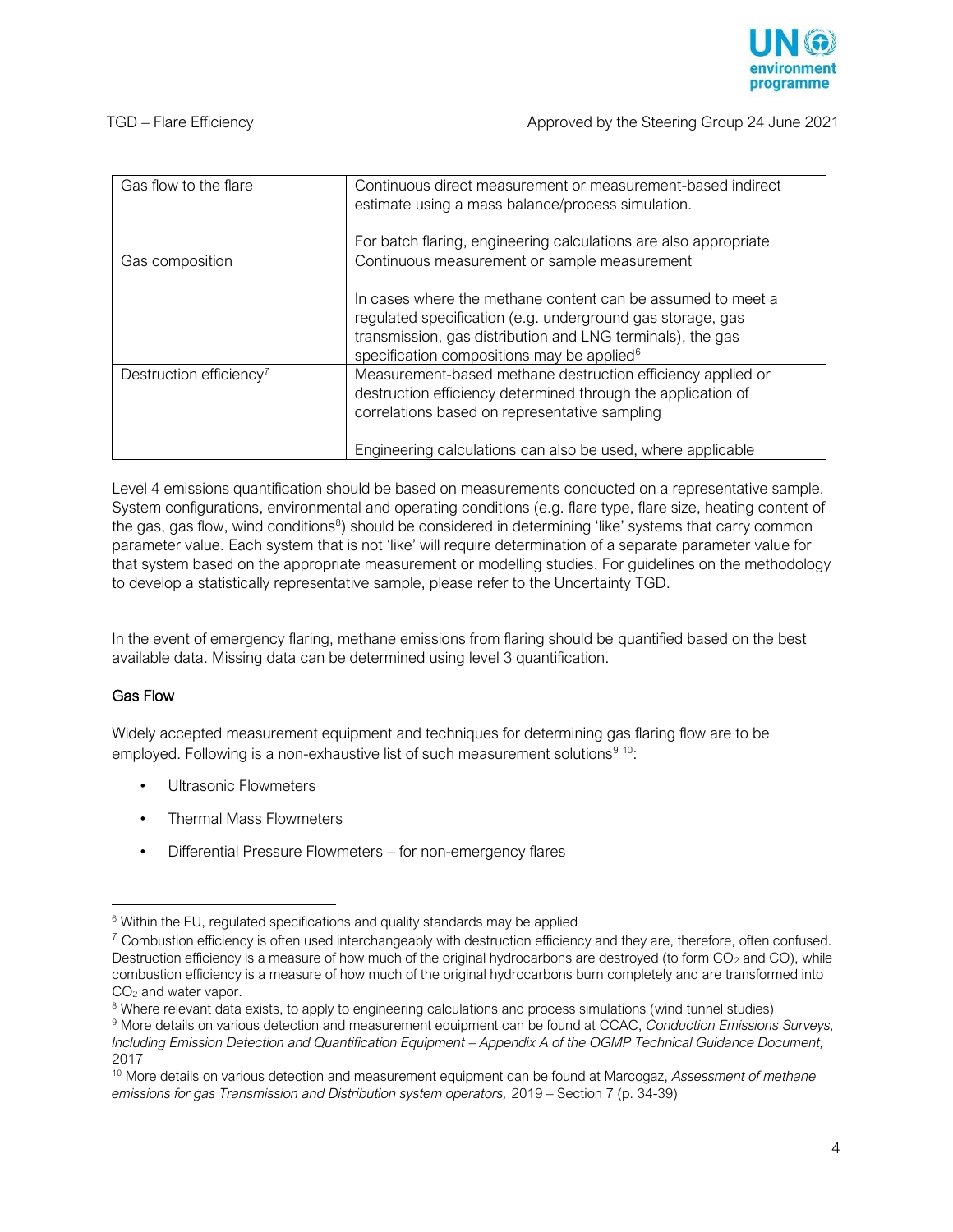

• Turbine meters – for non-emergency flares

Level 4 reporting approaches recognize that flares may accept gas from several sources within a facility, all at different flow rates, particularly during upset or emergency conditions. To account for this, a mass balance approach is deemed appropriate provided it is measurement based with the primary sources of gas to flare measured.

For batch flaring<sup>11</sup> (i.e. with discrete volumes flared tied to a single event), a simple engineering calculation is appropriate to determine the volume of gas released from the equipment and then convert it to a mass. As a simple example of depressurizing a fully isolated system, the following calculation may be useful:

$$
V_r = V_i - V_f = V_i - \frac{P_i V_i T_f}{P_f T_i}
$$

Where:

 $V<sub>r</sub>$  = the volume of gas released (i.e. sent to flare) as a result of equipment/system depressurization

- $V_i$  = Volume of gas within the equipment/system prior to depressurization
- $V_f$  = Volume of remaining in the equipment/system following depressurization
- $P_i$  = Initial pressure of the gas in the equipment/system to be depressurized
- $P_f$  = Remaining pressure of the equipment/system (atmospheric pressure if fully depressurized)
- $T_i$  = Initial gas temperature prior to depressurization
- $T_f$  = Gas temperature in the equipment/system following depressurization

#### Gas Composition

Widely accepted sampling equipment and techniques for determining gas composition should be employed. Following is a non-exhaustive list of such measurement solutions<sup>12 13</sup>:

- Online gas chromatograph
- Gas sampling at regular interval<sup>14</sup>
- Portable gas chromatography
- Dräger tubes

j

<sup>12</sup> More details on various detection and measurement equipment can be found at CCAC, *Conduction Emissions Surveys, Including Emission Detection and Quantification Equipment - Appendix A of the OGMP Technical Guidance Document,* 2017

<sup>13</sup> More details on various detection and measurement equipment can be found at Marcogaz, *Assessment of methane emissions for gas Transmission and Distribution system operators,* 2019 – Section 7 (p. 34-39)

<sup>&</sup>lt;sup>14</sup> More details on acceptable interval available in [General TGD]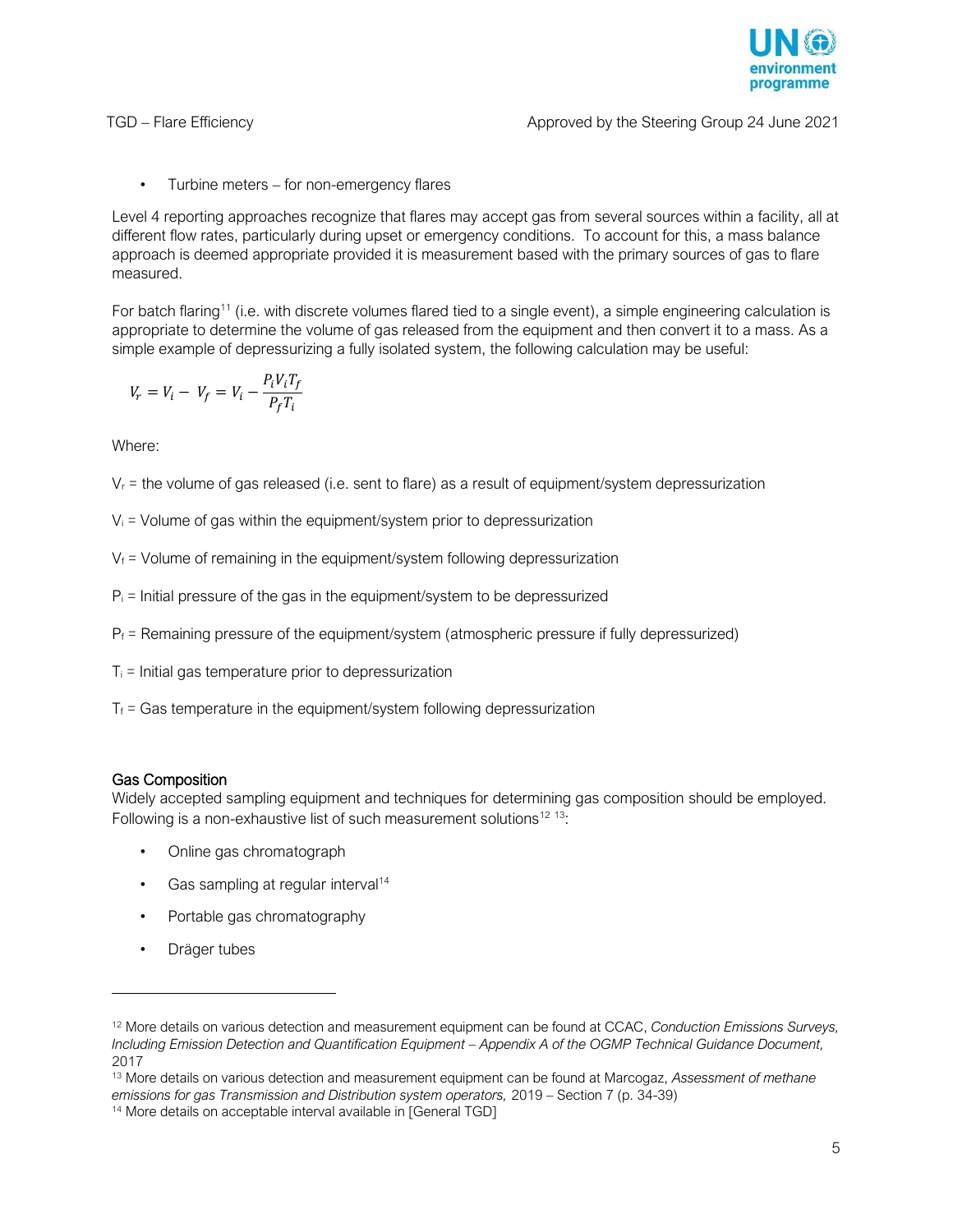

• Standard/regulatory gas composition

#### Destruction Efficiency

Measurement-based methane destruction efficiency, destruction efficiency determined through the application of correlations based on representative sampling, or in some cases (as discussed below) process simulation and/or engineering calculations are considered Level 4 emissions quantification. Measured combustion efficiency factors may also be used, recognizing they will provide a conservative reported value compared to destruction efficiency. For guidelines on the methodology to develop a statistically representative sample, please refer to the Uncertainty TGD. Following is a non-exhaustive list of emerging measurement techniques:

- Passive optical gas measurement systems:
	- Video Imaging Spectral Radiometry (VISR)
	- Passive Fourier Transform Infrared (pFTIR)
- Active optical gas measurement systems:
	- Open-Path OP-FTIR
- Differential Absorption Lidar (DIAL)

As noted above, for conditions when the flare is not lit and thus acts as a vent (i.e. destruction efficiency 0%), report those emissions as venting.

Process simulation models based on representative flare systems and operating/environmental conditions, validated by direct measurements and engineering calculations based on studies relevant to the flare condition can also be used to determine the destruction efficiency of the flare. Following are some examples of studies having conducted experiments, using wind tunnels, which have shown that waste-gas velocity at flare tip and external environmental factors (such as wind speed, atmospheric pressure, and relative humidity) have an impact on destruction efficiency. The following parametric model<sup>15</sup> can be used to estimate destruction efficiency in flares.

$$
\eta = 1 - \frac{A * \exp\left(B * \frac{U_{\infty}}{(gV_j d_o)^{\frac{1}{3}}}\right)}{(LHV_{mass})^3}
$$

Where

 $\overline{a}$ 

η = carbon conversion efficiency

 $LHV<sub>mass</sub> = lower heating value (MJ/kg)$ 

A = fuel-dependent coefficient (for natural gas:  $156.4$  (MJ/kg)<sup>3</sup>, for propane- or ethane-based flare streams 32.06 (MJ/kg)<sup>3</sup>)

B = fuel-dependent coefficient (for natural gas: 0.318, for propane- or ethane-based flare streams 0.272)

<sup>15</sup> Johnson, M.R. and Kosticuk, L.W., *A Parametric Model for the Efficiency of Flares in a Crosswind,*  Proceedings of the Combustion Institute, 2002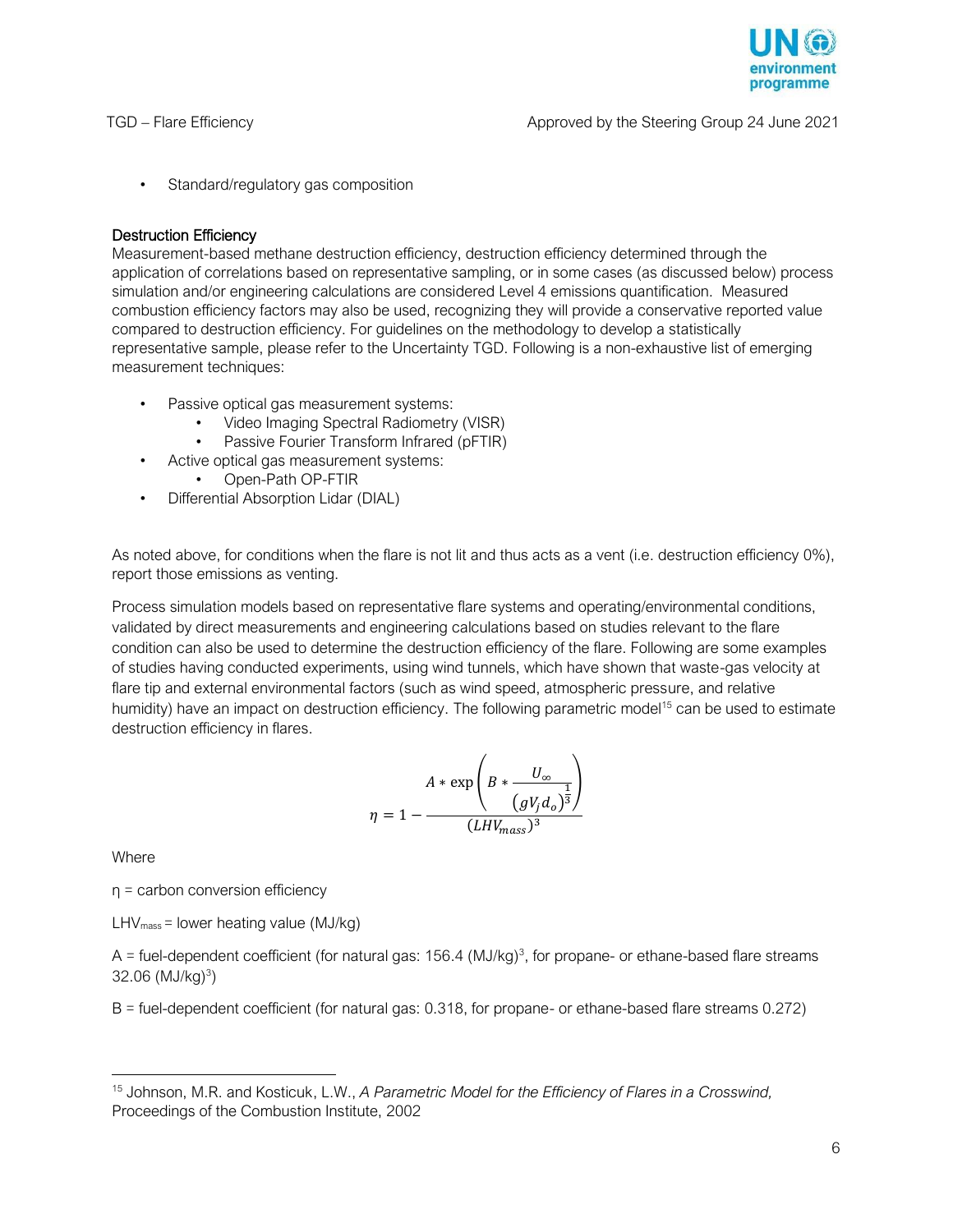programme

 $g =$  gravitational acceleration (9.81 m/s<sup>2</sup>)

 $V_i$  = flare tip exit velocity (m/s) – for batch flaring, the average flare tip exit velocity can be calculated

 $d_0$  = stack outside diameter (m)

U<sup>∞</sup> = wind speed (m/s) – for batch flaring, average wind speed over the duration of the event from nearest meteorological historical reporting or forecast can be used, for other types of flares, a statistically weighted average of efficiency taking into account widely varying wind conditions can be calculated using the following parametric dataset and model (e.g. weighted average of destruction efficiency based on historical meteorological data of wind speed)<sup>16</sup>

$$
\bar{\eta} = \int_0^\infty\!P(U_\infty)\eta\big(U_\infty,V_j,D,HV\big)dU_\infty
$$

**Where** 

 $P(U_{\infty})$  = probability distribution function of wind speed, U<sub>∞</sub>

 $η$  (U<sub>∞</sub>, V<sub>i</sub>, D, HV) = efficiency of the flare as function of wind speed and operating parameters

This empirical model is derived from data for flares burning methane and propane with a diameter between 12.2 mm and 49.8 mm, flow velocity between 0.5 m/s and 4 m/s and wind speed between 2 m/s and 17 m/s, with fuel dilutions using  $CO<sub>2</sub>$  or  $N<sub>2</sub>$  up to 80% (by volume). There are currently no published studies demonstrating the applicability of these equations for flares which operate under different conditions. Results of extrapolating these equations to flares operating outside of empirical test boundaries will increase uncertainty of this source as part of the reconciliation exercise (Level 5).

### Example Models

j

Engineering models that capture one or more of the aspects necessary to quantify methane emissions from flaring (gas flow, gas composition and/or combustion efficiency) are considered Level 4 emissions quantification. Measured activity data can be continuous or based on representative sampling. Following are some examples of models which can be used to calculate combustion efficiency, necessary to determine methane emissions from flaring.

#### Modelling: Computational Fluid Dynamics

Quantitative analysis and verification of CFD (Computational Fluid Dynamics) models represents a valuable addition to physical measurements of emissions, CFD models needs to be validated against relevant field data.

CFD models are typically used for research purpose or to address a specific flare design challenge and are not used routinely by operators.

<sup>16</sup> Johnson, M.R, *Flare efficiency and emissions: Past and current research,* Carleton University, 2008, [https://www.google.com/url?sa=t&rct=j&q=&esrc=s&source=web&cd=&ved=2ahUKEwjKzYeXu4XxAhUS2So](https://www.google.com/url?sa=t&rct=j&q=&esrc=s&source=web&cd=&ved=2ahUKEwjKzYeXu4XxAhUS2SoKHeNbCrsQFjADegQIAxAF&url=https%3A%2F%2Fglobalmethane.org%2Fdocuments%2Fevents_oilgas_20081203_oilgas-5Dec08_johnson.pdf&usg=AOvVaw0vp0eVGzih_tShEf57xxvd) [KHeNbCrsQFjADegQIAxAF&url=https%3A%2F%2Fglobalmethane.org%2Fdocuments%2Fevents\\_oilgas\\_20](https://www.google.com/url?sa=t&rct=j&q=&esrc=s&source=web&cd=&ved=2ahUKEwjKzYeXu4XxAhUS2SoKHeNbCrsQFjADegQIAxAF&url=https%3A%2F%2Fglobalmethane.org%2Fdocuments%2Fevents_oilgas_20081203_oilgas-5Dec08_johnson.pdf&usg=AOvVaw0vp0eVGzih_tShEf57xxvd) [081203\\_oilgas-5Dec08\\_johnson.pdf&usg=AOvVaw0vp0eVGzih\\_tShEf57xxvd](https://www.google.com/url?sa=t&rct=j&q=&esrc=s&source=web&cd=&ved=2ahUKEwjKzYeXu4XxAhUS2SoKHeNbCrsQFjADegQIAxAF&url=https%3A%2F%2Fglobalmethane.org%2Fdocuments%2Fevents_oilgas_20081203_oilgas-5Dec08_johnson.pdf&usg=AOvVaw0vp0eVGzih_tShEf57xxvd)